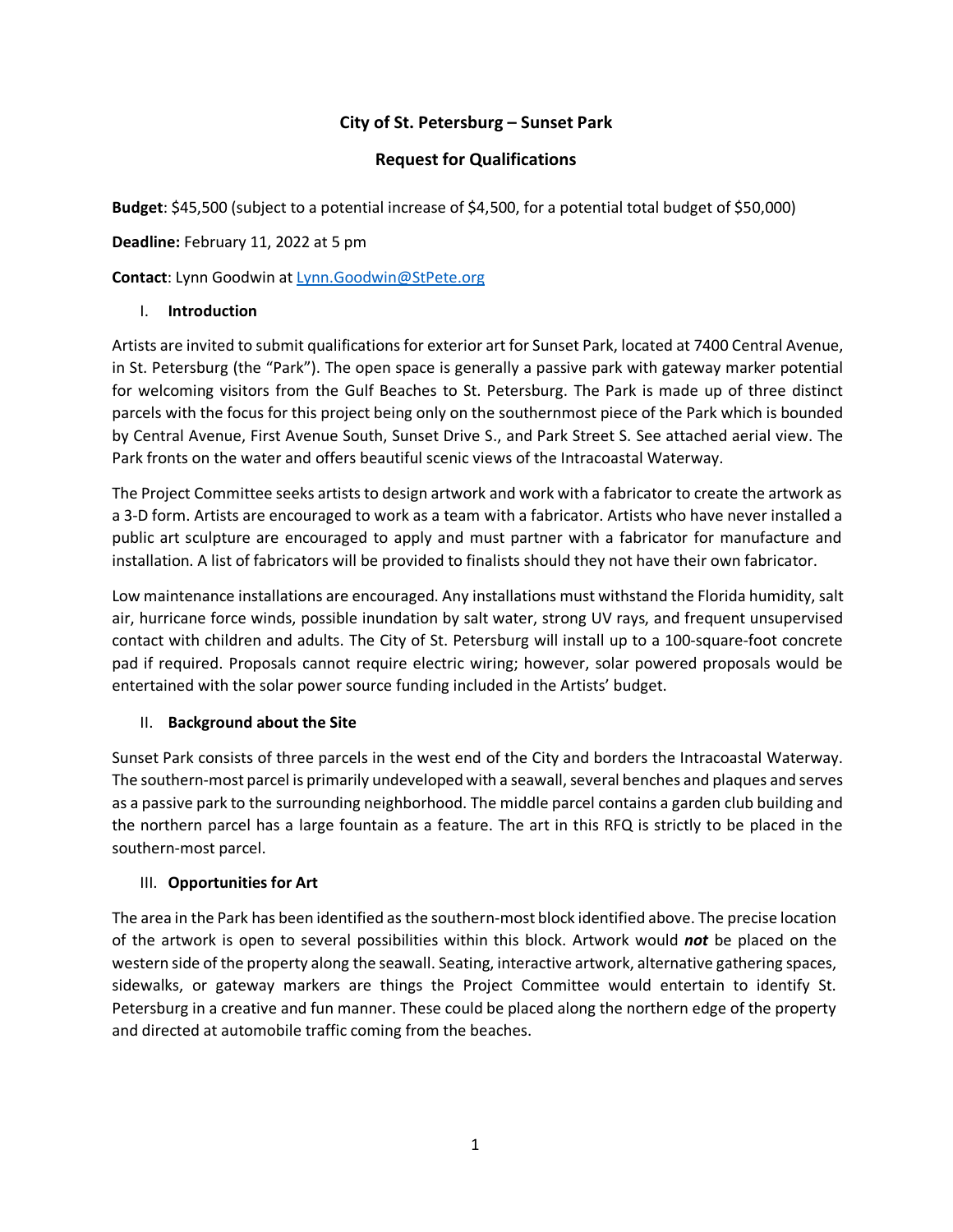### IV. **Application and Selection Process**

Applications will be reviewed by staff for eligibility and completeness. Eligible applications will be reviewed by the Project Committee consisting of up to nine members.

Up to three (3) finalists will be selected to prepare a site-specific proposal to be presented to the Project Committee. A design honorarium of \$1,500 will be offered to each finalist to complete their project proposal along with budget details and a fabrication and installation plan.

To be considered, please submit a resume that identifies your experience and your legal street address along with three (3) .jpg files of your work. Please also submit a cover letter with one or two paragraphs stating your interest and your potential thematic concept. *Note: there is a 35MB total limit on size for email transmission, if more space is needed please email the address below for instruction.*

Please submit your three .jpg files, one cover letter file (either .doc or .pdf format) and one resume (either .doc or .pdf format) t[o Lynn.Goodwin@StPete.org](mailto:Lynn.Goodwin@StPete.org) no later than Friday, February 11, 2022 at 5PM EST with the subject line reading: SUNSET PARK RFQ SUBMISSION

Send questions regarding this RFQ to Lynn Goodwin, at [Lynn.Goodwin@StPete.org](mailto:Lynn.Goodwin@StPete.org) - Subject line: "Artist Question, Last Name, First Name."

### V. **Eligibility**

- 1. Artist must have experience with 2D art or 3D art in public spaces, galleries, or museums.
- 2. Artist must be based (have legal residence) in the Tampa-St. Petersburg (Sarasota) area consisting of the following counties: Pinellas, Hillsborough, Manatee, Sarasota, Hardee, Highlands, Pasco, Polk, Hernando, or Citrus.
- VI. **Project Schedule** (The City reserves the right to alter these dates and modify these procedures as the City deems necessary)
	- 1. Application Deadline: February 11, 2022 at 5PM EST
	- 2. Project Committee Reviews Applications and selects three finalists: March 2022
	- 3. Finalists make presentations to Project Committee/Artist selected: May 2022
	- 4. Install art at Sunset Park: October/November/December 2022
- VII. **Criteria for Selection of Finalists.** The Project Committee will select up to three (3) artists as finalists to create a proposal, based upon the following criteria:
	- 1. Quality and strength of past work as demonstrated in the submitted application materials.
	- 2. Statement of potential thematic concept.
	- 3. Ability to design, fabricate, and install art of a similar scale.